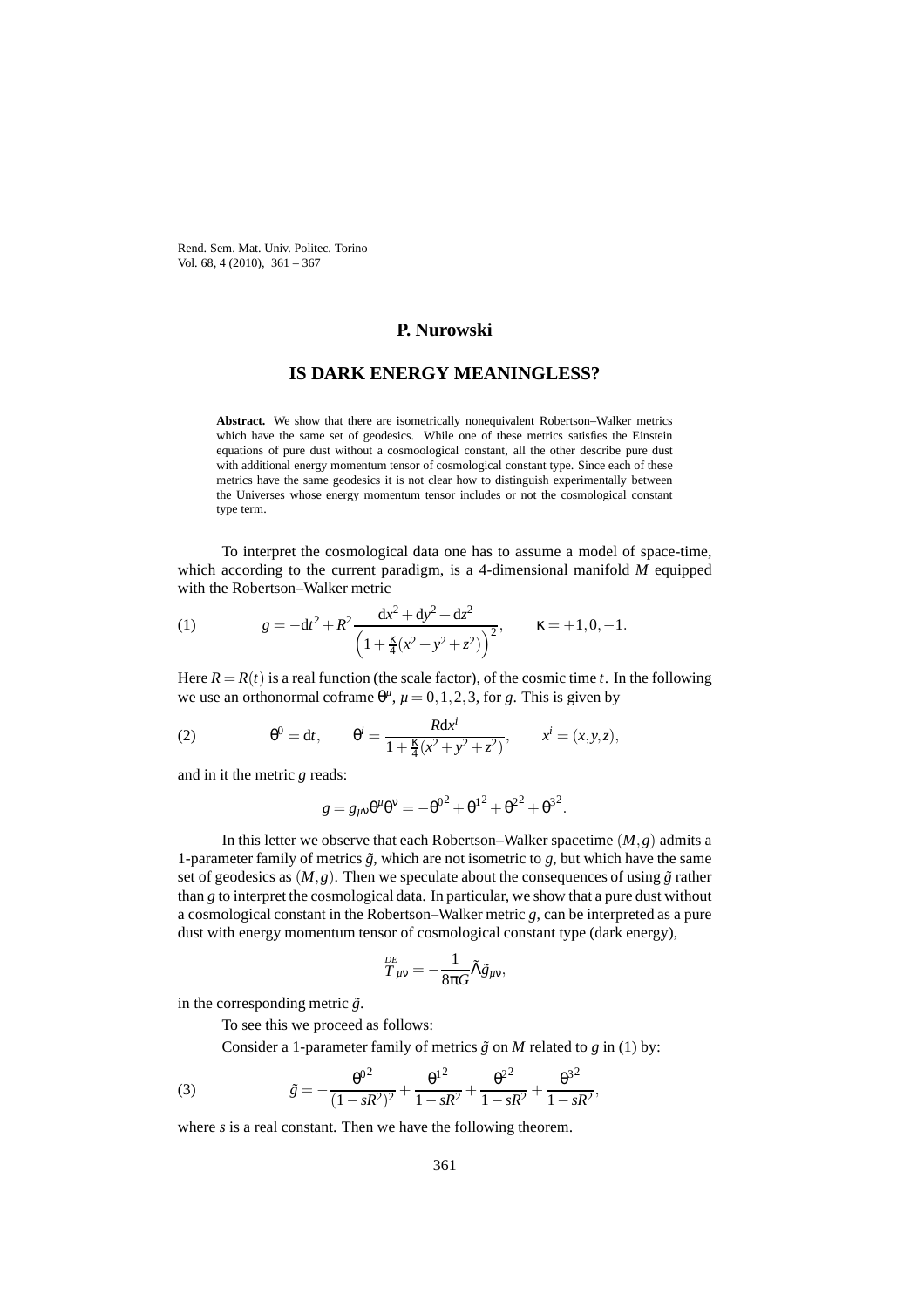362 P. Nurowski

THEOREM 1. *For each value of the real parameter s the metric (3) has on M the same unparametrised geodesics as the Roberston–Walker metric (1).*

*Proof.* It is well known [1, 2, 3, 4, 10, 11] that two metrics  $g$  and  $\tilde{g}$  have the same unparametrized geodesics if and only if their respective Levi–Civita connections ∇ and ∇˜ are related via

$$
\tilde{\nabla}_X Y = \nabla_X Y + A(X)Y + A(Y)X, \qquad \forall X, Y \in \mathsf{T}M
$$

with some 1-form *A* on *M*.

For our purposes, it is convenient to describe a Levi–Civita connection  $\nabla$  of a metric  $g = g_{\mu\nu} \dot{\theta}^{\mu} \theta^{\nu}$  in terms of the connection 1-forms  $\Gamma^{\mu}_{\nu}$  associated to the coframe θ *<sup>µ</sup>* via

$$
d\theta^{\mu}+\Gamma^{\mu}_{\ \nu}\wedge\theta^{\nu}=0,\qquad dg_{\mu\nu}-\Gamma_{\mu\nu}-\Gamma_{\nu\mu}=0,\qquad \Gamma_{\mu\nu}=g_{\mu\rho}\Gamma^{\rho}_{\ \nu}.
$$

In particular we have

$$
\Gamma_{\mu\nu} = g(X_{\mu}, \nabla X_{\nu}),
$$

where  $X_\mu$  is a frame dual to  $\theta^\nu$  so that  $X_\mu \perp \theta^\nu = \delta^\nu{}_\mu$ .

In terms of the connection 1-forms the two connections  $\tilde{\nabla}$  and  $\nabla$  have the same unparametrised geodesics if and only if there exists a coframe  $\theta$  and a 1-form  $A = A_{\mu} \theta^{\mu}$ on *M*, such that the corresponding connection 1-forms  $\tilde{\Gamma}^{\mu}_{\nu}$  and  $\Gamma^{\mu}_{\nu}$  are related via

(4) 
$$
\tilde{\Gamma}^{\mu}_{\ \nu} = \Gamma^{\mu}_{\ \nu} + \delta^{\mu}_{\ \nu}A + A_{\nu}\theta^{\mu}.
$$

in this coframe<sup>5</sup>.

Thus, to prove the theorem, it is enough to find a common coframe and a 1-form *A* such that the Levi–Civita connection 1-forms for metrics (1) and (3) satisfy (4).

It turns out that such a coframe is given by (2). Calculating the Levi–Civita connection 1-forms  $\Gamma^{\mu}_{\nu}$  for *g* as in (1) in this coframe we find that

(5) 
$$
\Gamma_V^{\mu} = \begin{pmatrix} 0 & \frac{\dot{R}\theta^1}{R} & \frac{\dot{R}\theta^2}{R} & \frac{\dot{R}\theta^3}{R} \\ \frac{R\theta^1}{R} & 0 & \frac{-\kappa y \theta^1 + \kappa x \theta^2}{2R} & \frac{-\kappa z \theta^1 + \kappa x \theta^3}{2R} \\ \frac{\dot{R}\theta^2}{R} & \frac{\kappa y \theta^1 - \kappa x \theta^2}{2R} & 0 & \frac{-\kappa z \theta^2 + \kappa y \theta^3}{2R} \\ \frac{\dot{R}\theta^3}{R} & \frac{\kappa z \theta^1 - \kappa x \theta^3}{2R} & \frac{\kappa z \theta^2 - \kappa y \theta^3}{2R} & 0 \end{pmatrix}.
$$

<sup>&</sup>lt;sup>5</sup>The transformation of Levi–Civita connections  $\Gamma \to \tilde{\Gamma}$  is called a projective transformation. To see that two connections which are transformable to each other via projective transformations have the same geodesics is very easy: the connection coeefficients  $\tilde{\Gamma}^{\mu}_{v\rho}$  defined by the connection 1-forms via  $\tilde{\Gamma}^{\mu}_{v} = \tilde{\Gamma}^{\mu}_{v\rho} \theta^{\rho}$ define the geodesic equation:  $\frac{d v^{\mu}}{dt} + \tilde{\Gamma}^{\mu}_{vp} v^{\nu} v^{\rho} = 0$ . If we insert  $\tilde{\Gamma}^{\mu}_{vp} = \Gamma^{\mu}_{vp} + \delta^{\mu}_{v} A_{\rho} + \delta^{\mu}_{p} A_{v}$  in this equation we get  $\frac{d v^{\mu}}{dt} + \Gamma^{\mu}_{\nu \rho} v^{\nu} v^{\rho} = -2(v \cdot A) v^{\mu}$ , i.e. again a geodesics equation, but now for the connection Γ and in a different parametrization.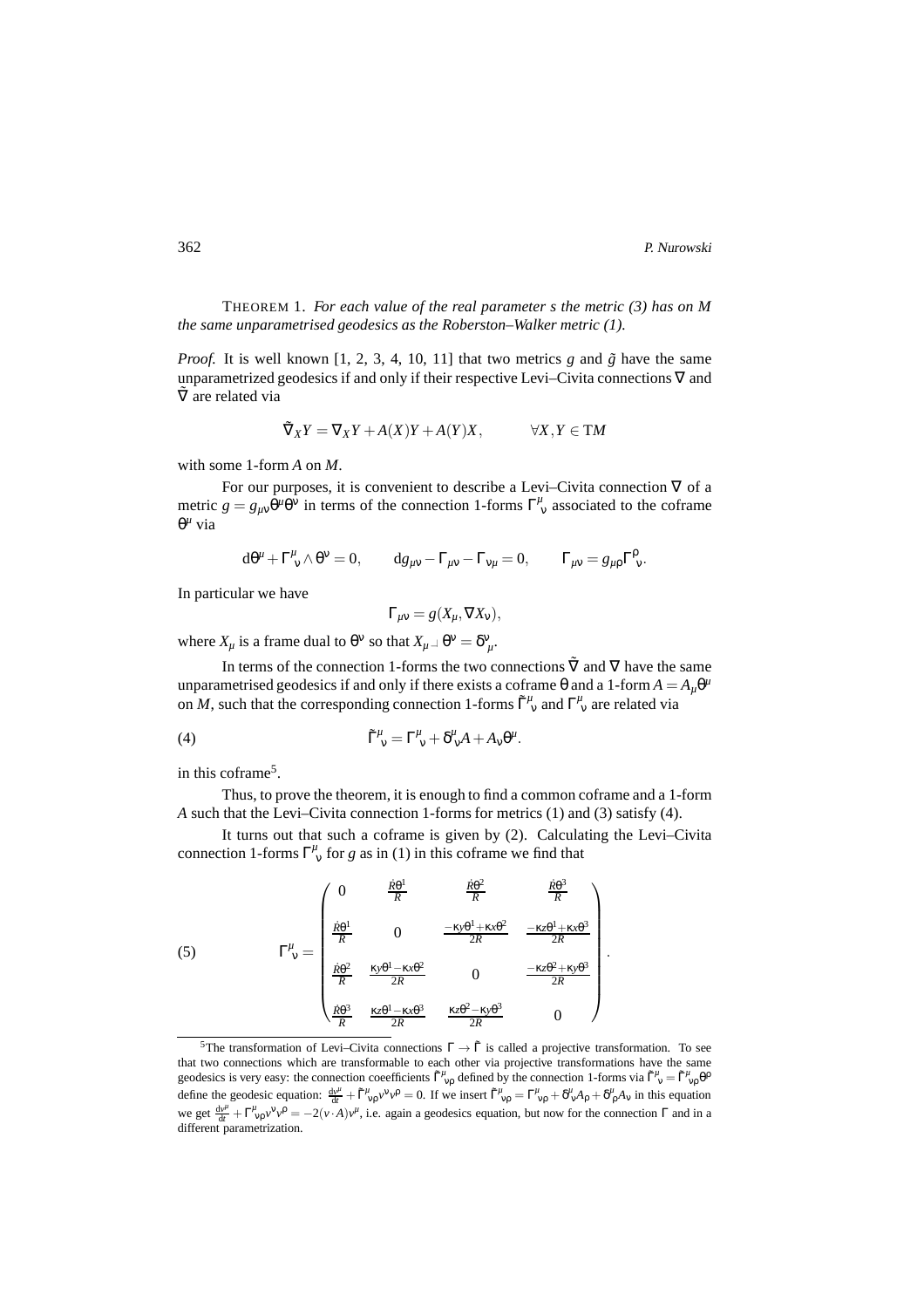Calculations of  $\tilde{\Gamma}_{v}^{\mu}$  for (3) in this coframe gives:

$$
\tilde{\Gamma}^{\mu}_{\nu} = \begin{pmatrix}\n\frac{2sR\dot{R}\theta^{0}}{1-sR^{2}} & \frac{\dot{R}\theta^{1}}{R} & \frac{\dot{R}\theta^{2}}{R} & \frac{\dot{R}\theta^{3}}{R} \\
\frac{\dot{R}\theta^{1}}{R(1-sR^{2})} & \frac{sR\dot{R}\theta^{0}}{1-sR^{2}} & \frac{-\kappa y\theta^{1}+\kappa x\theta^{2}}{2R} & \frac{-\kappa z\theta^{1}+\kappa x\theta^{3}}{2R} \\
\frac{\dot{R}\theta^{2}}{R(1-sR^{2})} & \frac{\kappa y\theta^{1}-\kappa x\theta^{2}}{2R} & \frac{sR\dot{R}\theta^{0}}{1-sR^{2}} & \frac{-\kappa z\theta^{2}+\kappa y\theta^{3}}{2R} \\
\frac{\dot{R}\theta^{3}}{R(1-sR^{2})} & \frac{\kappa z\theta^{1}-\kappa x\theta^{3}}{2R} & \frac{\kappa z\theta^{2}-\kappa y\theta^{3}}{2R} & \frac{sR\dot{R}\theta^{0}}{1-sR^{2}}\n\end{pmatrix}
$$

It is a matter of checking that the 1-form

$$
A = \frac{sR\dot{R}}{1 - sR^2} \theta^0
$$

is such that (4) holds for  $\tilde{\Gamma}^{\mu}_{\nu}$  and  $\Gamma^{\mu}_{\nu}$ . This finishes the proof.

REMARK 1. Note that if  $s = 0$  the metric  $\tilde{g}$  coincides with g. Observe also that the metrics  $\tilde{g}$  belong to the Robertson–Walker class for all values of  $s$ : one can bring them in the form  $(1)$  by an appropriate redefinition of the coordinate  $t$  and the function *R*. Thus, associated with each Robertson–Walker metric *g*, there is an entire oneparameter family of Robertson–Walker metrics  $\tilde{g}$ , which includes  $g$ , with the property that all its metrics have the same unparametrised geodesics on  $M$ . The metrics  $\tilde{g}$ , being Robertson–Walker metrics, are all conformally flat. However for different values of *s*, such as e.g.  $s = 0$  and  $s = 1$ , they are not isometric: their curvature, totally encoded in the Einstein tensor, has different properties.

Calculation of the curvatures  $R^{\mu}_{\nu\rho\sigma}$  and  $\tilde{R}^{\mu}_{\nu\rho\sigma}$ , and the Ricci tensors  $R_{\nu\sigma} = R^{\mu}_{\nu\mu\sigma}$ <br>and  $\tilde{R}_{\nu\sigma} = \tilde{R}^{\mu}_{\nu\mu\sigma}$ , for the metrics g and  $\tilde{g}$ , still using the same coframe (2), yie following proposition.

PROPOSITION 1. *The respective Einstein tensors*  $E_{\mu\nu} = R_{\mu\nu} - \frac{1}{2}Rg_{\mu\nu}$  and  $\tilde{E}_{\mu\nu} =$  $\tilde{R}_{\mu\nu} - \frac{1}{2} \tilde{R} \tilde{g}_{\mu\nu}$ *, in coframe (2), read:* 

$$
E_{\mu\nu} = \begin{pmatrix} E_{00} & 0 \\ 0 & E_{ij} \end{pmatrix}
$$

*with*

$$
E_{00} = \frac{3(\kappa + \dot{R}^2)}{R^2}, \qquad E_{ij} = -\frac{\kappa + \dot{R}^2 + 2R\ddot{R}}{R^2} \delta_{ij},
$$

*and*

$$
\tilde{E}_{\mu\nu} = \begin{pmatrix} \tilde{E}_{00} & 0 \\ 0 & \tilde{E}_{ij} \end{pmatrix},
$$

*with*

$$
\tilde{E}_{00} = \frac{1}{(1 - sR^2)^2} (E_{00} - 3s\kappa), \quad \tilde{E}_{ij} = \frac{1}{1 - sR^2} (E_{ij} + s(\kappa + 2\dot{R}^2 + 2R\ddot{R})\delta_{ij}).
$$

 $\Box$ 

.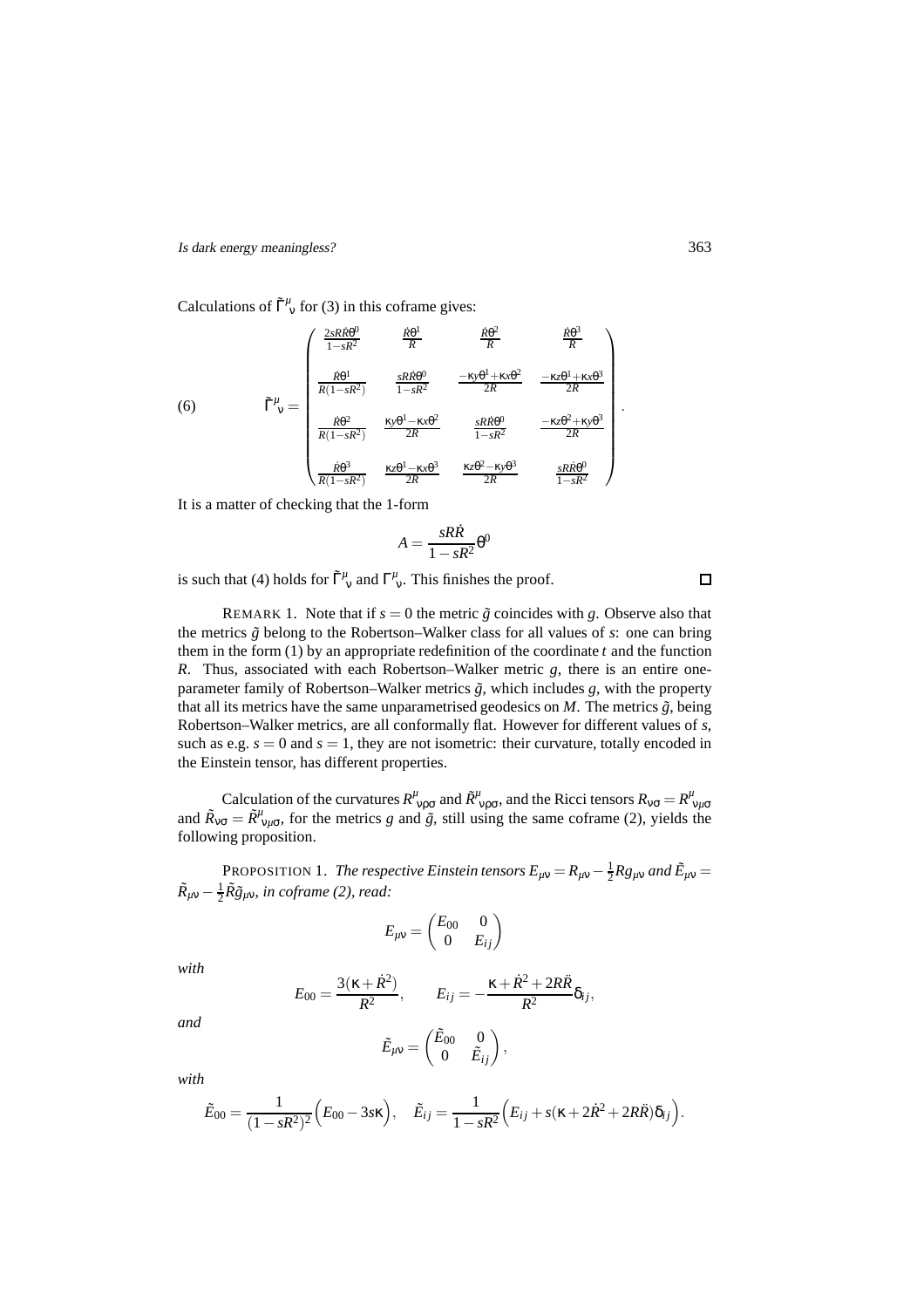Now we assume that the metric *g* satisfies the Einstein equations

$$
(7) \t\t\t E_{\mu\nu} = 8\pi G T_{\mu\nu},
$$

where  $T_{\mu\nu} = \rho u_{\mu} u_{\nu}$  is the energy-momentum tensor of pure dust with energy density  $\rho$  and the 4-velocity  $u = u^{\mu} X_{\mu}$ , orthogonal to the hypersurfaces  $t = const$ . This in particular means that in the frame  $X_\mu$  dual to the coframe (2), we have

$$
u^{\mu} = (1,0,0,0),
$$

so that the Einstein equations (7) are

(8) 
$$
E_{00} = \frac{3(\kappa + \dot{R}^2)}{R^2} = 8\pi G \rho
$$

$$
E_{ij} = -\frac{\kappa + \dot{R}^2 + 2R\ddot{R}}{R^2} \delta_{ij} = 0.
$$

Each solution to these equations satisfies the Friedmann equation

(9) 
$$
\dot{R}^2 = \frac{2GM}{R} - \kappa,
$$

with a constant  $M = \frac{4}{3}\pi \rho R^3$ . From now on we assume the equations (8)–(9) to be satisfied.

Thus we have a Friedmann–Robertson–Walker Universe (*M*,*g*) filled with the comoving dust with 4-velocity *u*.

Now if we forget about the parametrization of geodesics in this Universe and would like to reconstruct the metric from an analysis of unparametrized geodesics, we could equally use any metric  $\tilde{g}$  and any value of the parameter *s*. But if we decided to use a metric  $\tilde{g}$  with  $s \neq 0$ , we would noticed that now our Universe satsifies quite different Einstein equations than those in (7).

This is because of the folllowing line of arguments:

The vector field  $u$  is no longer a unit vector field in the metric  $\tilde{g}$ . Actually

$$
\tilde{g}(u,u)=-\frac{1}{(1-sR^2)^2}.
$$

So obviously we cannot use *u* as the 4-velocity of the fluid in the metric  $\tilde{g}$ . Instead of *u* we now take a rescalled vector field

$$
\tilde{u}=(1-sR^2)u,
$$

which at each point is in the direction of *u* and has a unit norm,  $\tilde{g}(\tilde{u}, \tilde{u}) = -1$ , in the metric  $\tilde{g}$ . Surprisingly  $\tilde{g}$  with such  $\tilde{u}$  satisfies the Einstein equations with energy momentum tensor being a sum of the energy momentum tensor of a dust moving along  $\tilde{u}$  and the energy momentum of the cosmological constant type

$$
\overset{\scriptscriptstyle{\smash{DE}}}{T}_{\mu\nu}=-\frac{1}{8\pi G}\tilde{\Lambda}\tilde{g}_{\mu\nu}.
$$

More precisely we have the following theorem.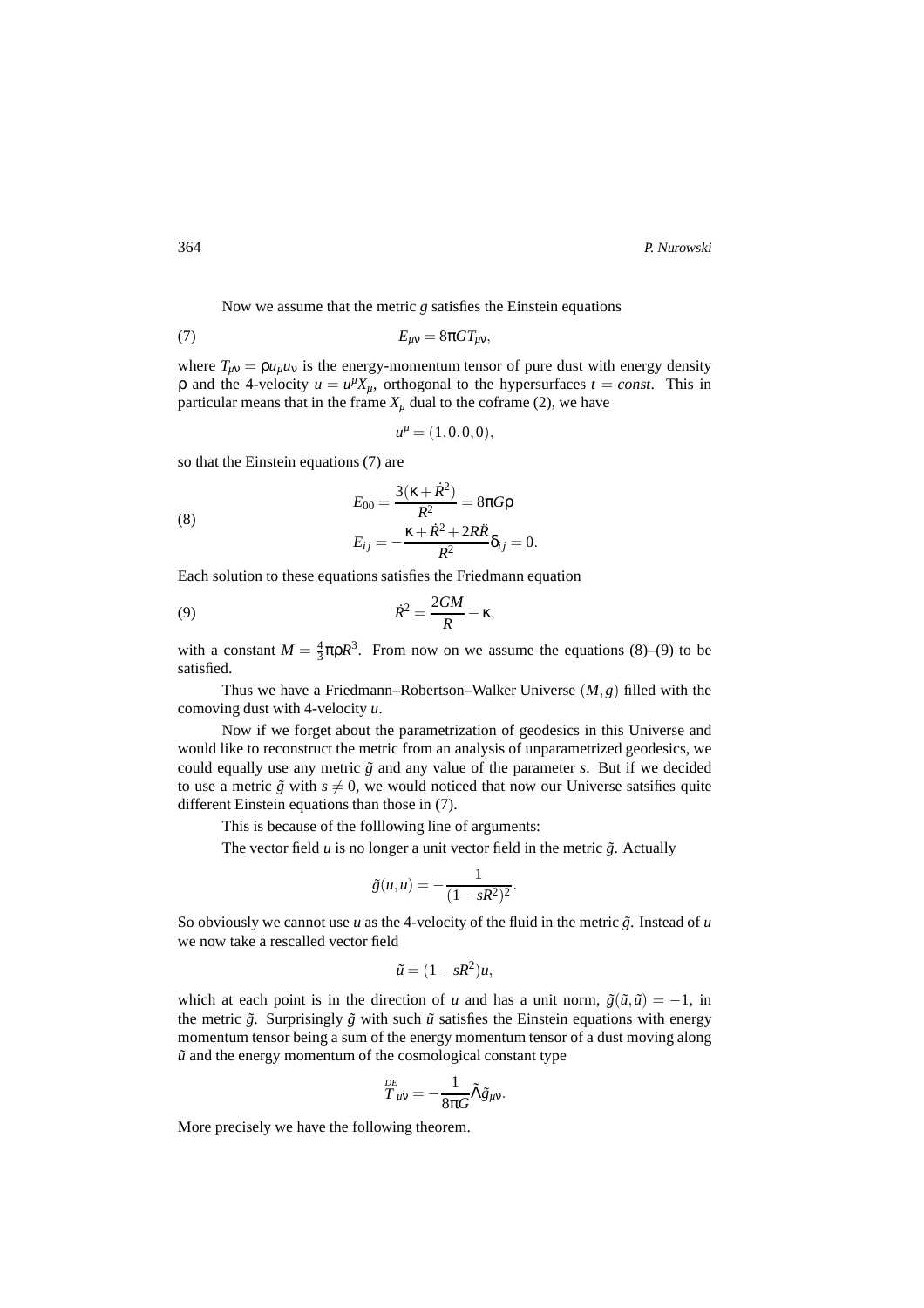Is dark energy meaningless? 365

THEOREM 2. *Consider Robertson–Walker metrics g as in (1) and*  $\tilde{g}$  *as in (3). If g satisfies the Friedmann equations (8)–(9) for the pure dust moving with the 4 velocity u in M, and having the energy density in the comoving frame equal to* ρ*, then the metric*  $\tilde{g}$ , which in M has the same unparametrized geodesics as g, satisfies the *Einstein equations*

(10) 
$$
\tilde{E}_{\mu\nu} + \tilde{\Lambda}\tilde{g}_{\mu\nu} = 8\pi G \tilde{T}_{\mu\nu}
$$

*for a pure dust,*  $\tilde{T}_{\mu\nu} = \tilde{\rho} \tilde{u}_{\mu} \tilde{u}_{\nu}$ *, with 4-velocity*  $\tilde{u} = (1 - sR^2)u$ *, the energy density* 

$$
\tilde{\rho} = \rho + \frac{s}{8\pi G} \left( \frac{2GM}{R} - 4\kappa \right),
$$

*and the cosmological "constant"*

(11) 
$$
\tilde{\Lambda} = s(\kappa - \frac{2GM}{R}).
$$

*Proof.* We use Proposition 1. According to it, the nonvanishing components of the Einstein equations (10) are the diagonal ones:  $\{00\}$  and  $\{ij\}$ . The  $\{00\}$  component gives:

$$
E_{00}-3s\kappa-\tilde{\Lambda}=8\pi G\tilde{\rho},
$$

and the  $\{ij\}$  components give:

$$
E_{ij} + s(\kappa + 2\dot{R}^2 + 2R\ddot{R})\delta_{ij} + \tilde{\Lambda}\delta_{ij} = 0.
$$

Inserting in these equations the values of  $E_{00}$  and  $E_{ij}$  from (8) we get:

(12) 
$$
8\pi G\rho - 3s\kappa - \tilde{\Lambda} = 8\pi G\tilde{\rho}
$$

$$
s(\kappa + 2\dot{R}^2 + 2R\ddot{R}) + \tilde{\Lambda} = 0.
$$

Now we insert the value of  $\ddot{R}$  from the second equation (8) and the value of  $\dot{R}$  from the Friedman equation (9) in the second equation (12). After some simple algebra, this proves the formula (11) for  $\tilde{\Lambda}$ . Inserting this in the first of equations (12) proves the formula for  $ρ̃$ . This finishes the proof.  $\Box$ 

Using this theorem we address the following issue:

REMARK 2. Since the measurments in cosmology are based on observations of photons, other elementary particles, or massive bodies, and since all of them move along geodesics, it is not clear why, based only on observations of geodesics, astronomers decide to use the Robertson–Walker metric *g* to interpret their data. According to our analysis they can equally use any metric  $\tilde{g}$  with any value of the parameter *s*, because in all of these metrics the geodesics look the same: whatever choice of *s* in  $\tilde{g}$  we make the Universe is always identified with the same manifold  $M$ , and the geodesics, i.e. the trajectories of all particles and massive bodies, are the same for all of these choices. But if we accept that we can use the metrics  $\tilde{g}$  with  $s = 0$  and  $s \neq 0$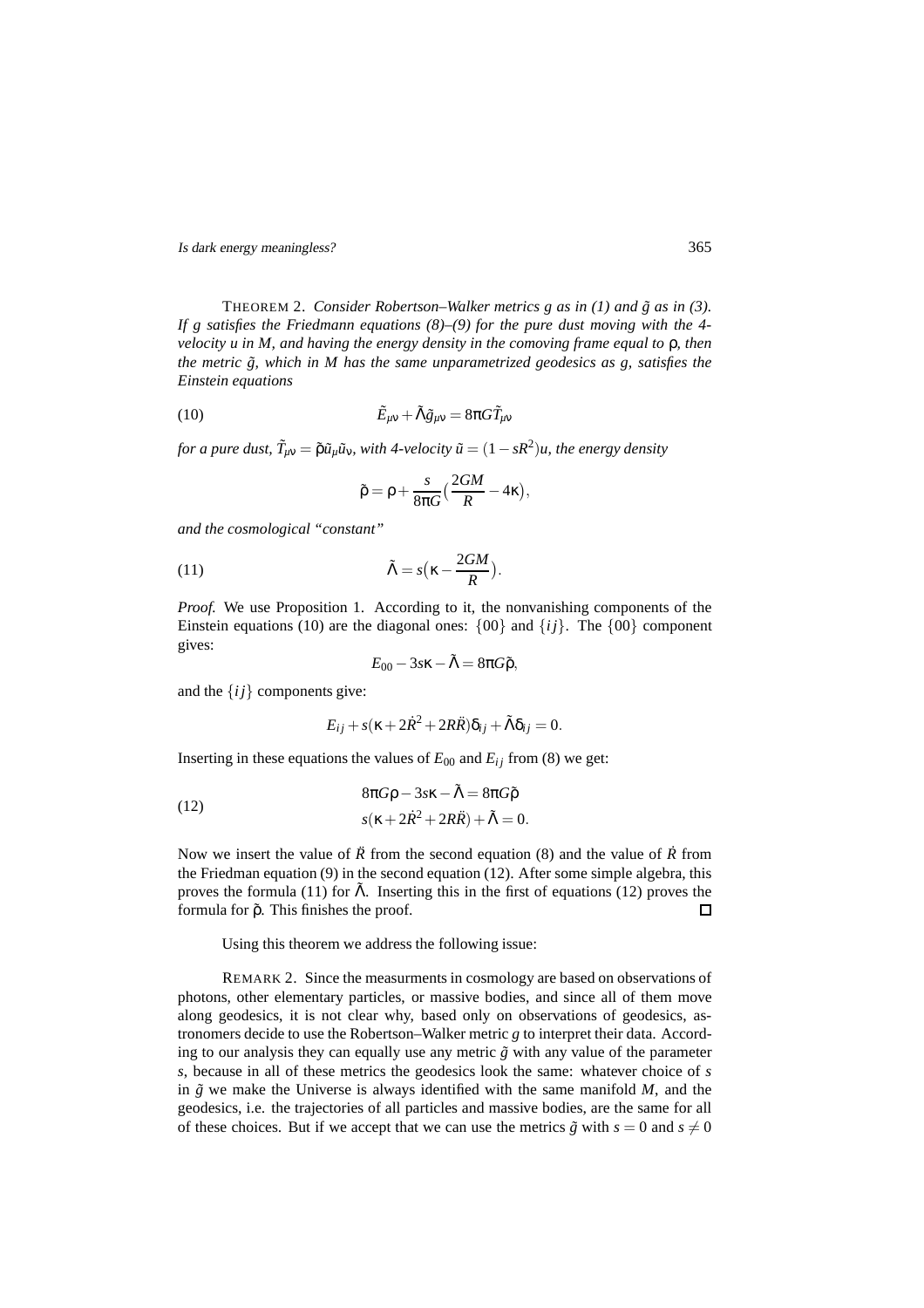on equal footing, we encounter the problem what is really the energy content of the Universe. In particular the celebrated notion of the dark energy becomes meaningless in such case: the dark energy content is absent in the metric  $\tilde{g}$  with  $s = 0$  and present in the metric  $\tilde{g}$  with  $s \neq 0$ .

**Acknowledgements.** I wish to thank Vladimir Matveev for inspiration.

**Note added in published version.** After submission of this paper to the arXiv (it appears as arXiv:1003.1503), I received a letter from C.M. Warnick, informing me about his article with G.W. Gibbons (arXiv:1003.3845), written as a response to my note. A reader interested in the physics of the problem discussed here should consult their article, now published as [5], as well as a series of articles of G.S. Hall and D.P. Lonie [6, 7, 9, 8].

## **References**

- [1] BRYANT R., DUNAJSKI M. AND EASTWOOD M. Metrisability of two-dimensional projective structures. *J. Differential Geom. 83*, 3 (2009), 465–499.
- [2] CARTAN E. Sur les variétés a connexion projective. *Bull. Soc. Math. France 52* (1924), 205–241. Reprinted in: Oeuvres III.1, pp. 825–862.
- [3] EASTWOOD M. G. Notes on projective differential geometry. In *Symmetries and Overdetermined Systems of Partial Differential Equations*, IMA Volumes in Mathematics and its Applications, 144. Springer-Verlag, 2007, pp. 41–60.
- [4] EASTWOOD M. G. AND MATVEEV V. Metric connections in projective differential geometry. In *Symmetries and Overdetermined Systems of Partial Differential Equations*, IMA Volumes in Mathematics and its Applications, 144. Springer-Verlag, 2007, pp. 339–350.
- [5] GIBBONS G. W. AND WARNICK C. M. Dark energy and projective symmetry. *Phys. Lett. B 688*, 4–5 (2010), 337–340.
- [6] HALL G. S. AND LONIE D. P. The principle of equivalence and projective structure in spacetimes. *Classical Quantum Gravity 24*, 14 (2007), 3617–3636.
- [7] HALL G. S. AND LONIE D. P. The principle of equivalence and cosmological metrics. *J. Math. Phys. 49*, 2 (2008), 022502.
- [8] HALL G. S. AND LONIE D. P. Holonomy and projective equivalence in 4-dimensional lorentz manifolds. *SIGMA Symmetry Integrability Geom. Methods Appl. 5* (2009), Paper 066.
- [9] HALL G. S. AND LONIE D. P. Projective equivalence of einstein spaces in general relativity. *Classical Quantum Gravity 26*, 12 (2009), 125009.
- [10] NEWMAN E. T. AND NUROWSKI P. Projective connections associated with second-order odes. 2325–2335.
- [11] NUROWSKI P. Projective vs metric structures. arXiv:1003.1469.